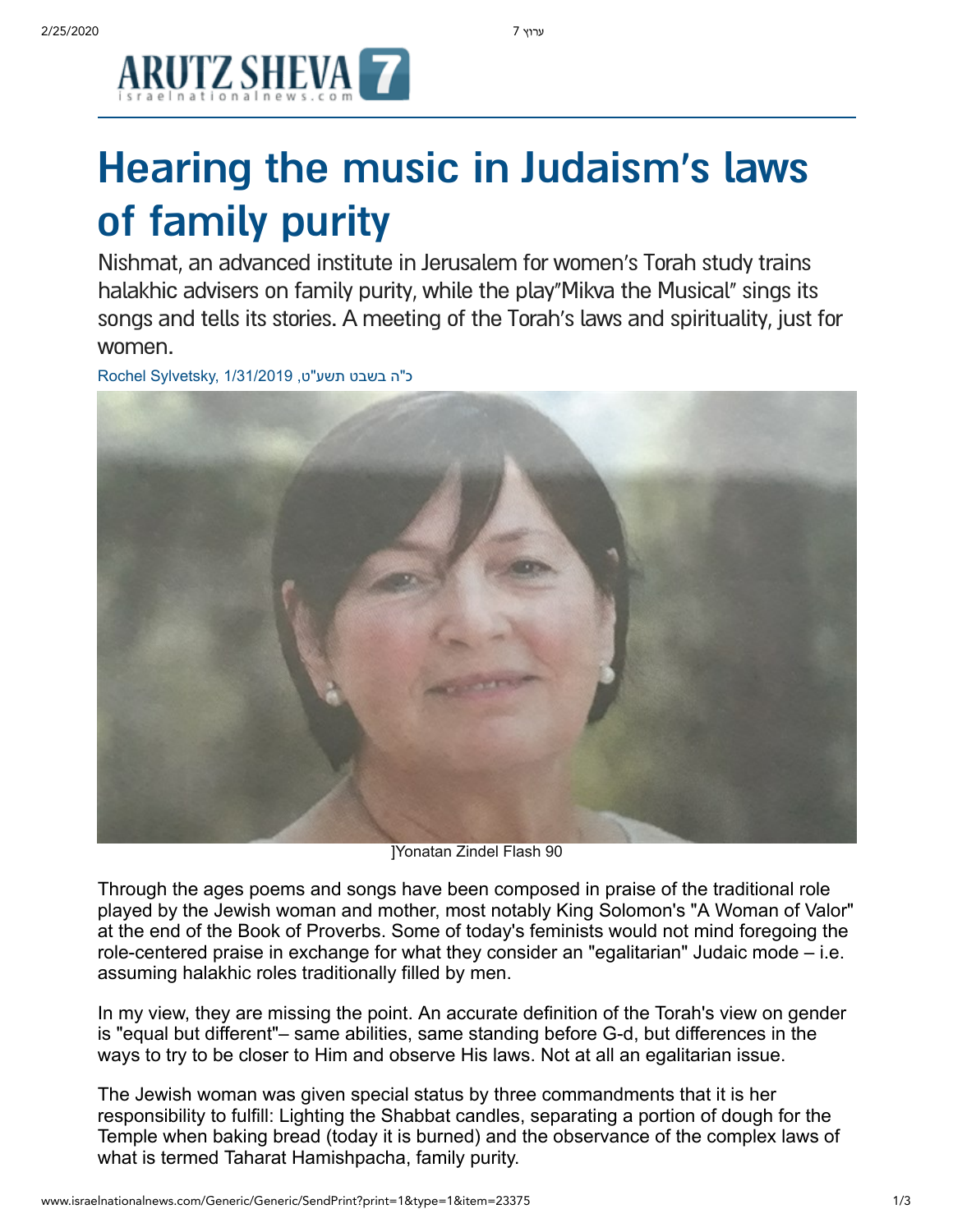What stands out is that the first two mitzvoth can be performed by men if the situation warrants it and there are injunctions for men regarding family purity, but only women perform the mikva (ritual bath) immersion that grants a spiritual and ritually pure aspect to the love and intimacy of a married Jewish couple.

And adhere to those complex laws of ritual purity Jewish women do and did for millennia, sometimes with immeasurable sacrifice And it is not only responsibility – it is also trust. *The reliance on a Jewish woman's integrity and desire to obey G-d's laws has always been the key concept in family purity because there is no supervision of her halakhic stringency* except for the actual immersion when a mikva facilitator ensures that it is properly done. Many women whose homes are not observant light Sabbath candles and adhere carefully to the laws of family purity.

Since the purity of the Jewish family and Torah study are the foundations of Jewish continuity, there is no higher level upon which Jewish women can be placed than that of entrusting them with the most crucial laws regarding family purity. However, there is room, as there always has been, for halakhically acceptable, non-confrontational change as society changes.

This brings us to the most remarkable accomplishment of Jewish women in today's world the opportunities now available to study Torah, to help uphold the second basic foundation of Judaism in their own right, in addition to encouraging husbands and sons to study Torah (there is a difference, not relevant to this article). And there is much reason for pride in the way today's observant women have added that truly significant form of Jewish feminism to their life goals.

The two pillars, family purity and Torah study, are closely connected because as with any mitzvah, halakhic questions arise. For centuries, when there were individual halakhic questions regarding ritual purity, women would turn directly to learned male Torah scholars for answers. They did so, although that was often uncomfortable, because they wanted the mitzvah entrusted to them to be observed to the letter.

A seismic change affecting family purity observance - once doors to Torah study opened for women - was the brainchild of US-born Jerusalemite Rabbanit Chana Henkin. A nonassuming and learned dynamo whose husband is a well known halakhic arbiter, she built a program training women in the laws of family purity on such a high level that they can be turned to with halakhic questions, this with full rabbinic approval. These "yoatsot halakhah," halakhic advisors, pass on questions to an accepted roster of rabbis when necessary.

[Nishmat,](http://www.nishmat.net/) the advanced Torah study center for women in Jerusalem, established and headed by Rabbanit Henkin, was the perfect venue for the program. The idea took off and by now has become a service taken for granted by women observing the laws of family purity, many of whom cannot imagine how women managed beforehand.

Nishmat's next logical step was a [hotline for questions,](http://www.yoatzot.org/hotline/) so women would have someone to turn to at any time to get help in halakhic issues relating to gynecological problems and procedures, pregnancy, prenatal testing, and birth, fertility treatments, family planning, menopause and more. Manned by the trained halakhic advisors, anonymous and discreet, this is what Nishmat's program is famous for.

Something intangible happens when women go the mikva to perform the mitzvah of immersion. They feel the spirituality, the cleansing of soul and body, but they also feel this special camaraderie with one another: This is ours, our experience, it belongs to us, it is for women only and can be fully understood only by women with its spirituality, joy, humor, and sometimes sadness and self sacrifice. We have our own private experience in serving G-d,